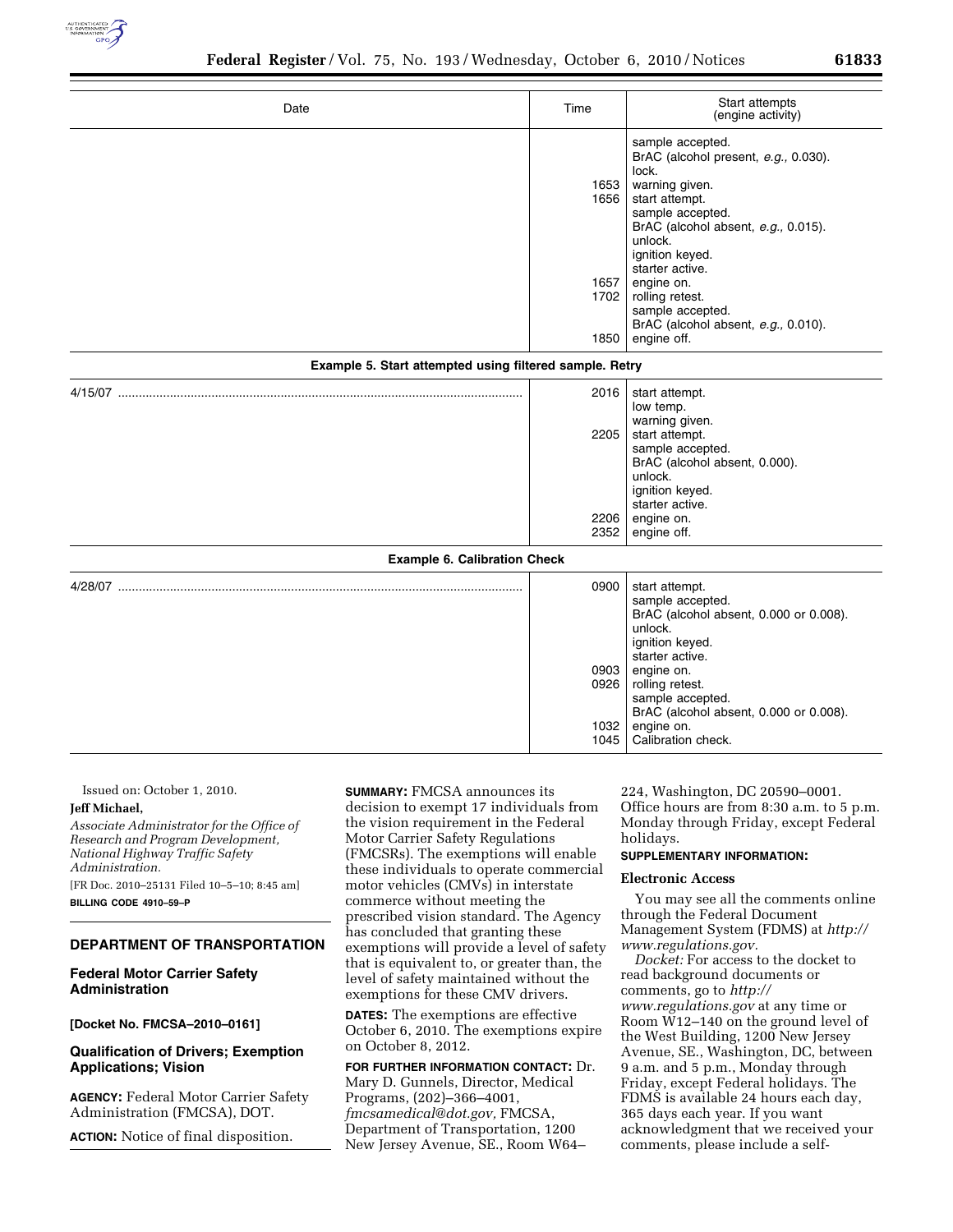addressed, stamped envelope or postcard or print the acknowledgement page that appears after submitting comments on-line.

*Privacy Act:* Anyone may search the electronic form of all comments received into any of our dockets by the name of the individual submitting the comment (or of the person signing the comment, if submitted on behalf of an association, business, labor union, etc.). You may review DOT's Privacy Act Statement for the FDMS published in the **Federal Register** on January 17, 2008 (73 FR 3316), or you may visit *[http://edocket.access.gpo.gov/2008/pdf/](http://edocket.access.gpo.gov/2008/pdf/E8-785.pdf) [E8–785.pdf.](http://edocket.access.gpo.gov/2008/pdf/E8-785.pdf)* 

### **Background**

On July 12, 2010, FMCSA published a notice of receipt of exemption applications from certain individuals, and requested comments from the public (75 FR 39725). That notice listed 17 applicants' case histories. The 17 individuals applied for exemptions from the vision requirement in 49 CFR 391.41(b)(10), for drivers who operate CMVs in interstate commerce.

Under 49 U.S.C. 31136(e) and 31315, FMCSA may grant an exemption for a 2 year period if it finds ''such exemption would likely achieve a level of safety that is equivalent to, or greater than, the level that would be achieved absent such exemption.'' The statute also allows the Agency to renew exemptions at the end of the 2-year period. Accordingly, FMCSA has evaluated the 17 applications on their merits and made a determination to grant exemptions to each of them.

### **Vision and Driving Experience of the Applicants**

The vision requirement in the FMCSRs provides:

A person is physically qualified to drive a commercial motor vehicle if that person has distant visual acuity of at least 20/40 (Snellen) in each eye without corrective lenses or visual acuity separately corrected to 20/40 (Snellen) or better with corrective lenses, distant binocular acuity of a least 20/40 (Snellen) in both eyes with or without corrective lenses, field of vision of at least 70° in the horizontal meridian in each eye, and the ability to recognize the colors of traffic signals and devices showing standard red, green, and amber (49 CFR 391.41(b)(10)).

FMCSA recognizes that some drivers do not meet the vision standard, but have adapted their driving to accommodate their vision limitation and demonstrated their ability to drive safely. The 17 exemption applicants listed in this notice are in this category.

They are unable to meet the vision standard in one eye for various reasons, including amblyopia, loss of vision, macular choroidal neovascularization, macular scarring, optic nerve atrophy, optic nerve damage, prosthesis, retinal detachment, retinal scarring, retinopathy and a ruptured globe. In most cases, their eye conditions were recently developed. 5 of the applicants were either born with their vision impairments or have had them since childhood. The 12 individuals who sustained their vision conditions as adults have had them for periods ranging from 4 to 34 years.

Although each applicant has one eye which does not meet the vision standard in 49 CFR 391.41(b)(10), each has at least 20/40 corrected vision in the other eye, and in a doctor's opinion, has sufficient vision to perform all the tasks necessary to operate a CMV. Doctors' opinions are supported by the applicants' possession of valid commercial driver's licenses (CDLs) or non-CDLs to operate CMVs. Before issuing CDLs, States subject drivers to knowledge and skills tests designed to evaluate their qualifications to operate a CMV.

All of these applicants satisfied the testing standards for their State of residence. By meeting State licensing requirements, the applicants demonstrated their ability to operate a commercial vehicle, with their limited vision, to the satisfaction of the State. While possessing a valid CDL or non-CDL, these 17 drivers have been authorized to drive a CMV in intrastate commerce, even though their vision disqualified them from driving in interstate commerce. They have driven CMVs with their limited vision for careers ranging from 3 to 35 years. In the past 3 years, none of the drivers were involved in crashes or convicted of moving violations in a CMV.

The qualifications, experience, and medical condition of each applicant were stated and discussed in detail in the July 12, 2010 notice (75 FR 39725).

#### **Basis for Exemption Determination**

Under 49 U.S.C. 31136(e) and 31315, FMCSA may grant an exemption from the vision standard in 49 CFR 391.41(b)(10) if the exemption is likely to achieve an equivalent or greater level of safety than would be achieved without the exemption. Without the exemption, applicants will continue to be restricted to intrastate driving. With the exemption, applicants can drive in interstate commerce. Thus, our analysis focuses on whether an equal or greater level of safety is likely to be achieved by permitting each of these drivers to drive in interstate commerce as opposed to restricting him or her to driving in intrastate commerce.

To evaluate the effect of these exemptions on safety, FMCSA considered not only the medical reports about the applicants' vision, but also their driving records and experience with the vision deficiency.

To qualify for an exemption from the vision standard, FMCSA requires a person to present verifiable evidence that he/she has driven a commercial vehicle safely with the vision deficiency for the past 3 years. Recent driving performance is especially important in evaluating future safety, according to several research studies designed to correlate past and future driving performance. Results of these studies support the principle that the best predictor of future performance by a driver is his/her past record of crashes and traffic violations. Copies of the studies may be found at Docket Number FMCSA–1998–3637.

We believe we can properly apply the principle to monocular drivers, because data from the Federal Highway Administration's (FHWA) former waiver study program clearly demonstrate the driving performance of experienced monocular drivers in the program is better than that of all CMV drivers collectively (See 61 FR 13338, 13345, March 26, 1996). The fact that experienced monocular drivers demonstrated safe driving records in the waiver program supports a conclusion that other monocular drivers, meeting the same qualifying conditions as those required by the waiver program, are also likely to have adapted to their vision deficiency and will continue to operate safely.

The first major research correlating past and future performance was done in England by Greenwood and Yule in 1920. Subsequent studies, building on that model, concluded that crash rates for the same individual exposed to certain risks for two different time periods vary only slightly (*See* Bates and Neyman, University of California Publications in Statistics, April 1952). Other studies demonstrated theories of predicting crash proneness from crash history coupled with other factors. These factors—such as age, sex, geographic location, mileage driven and conviction history—are used every day by insurance companies and motor vehicle bureaus to predict the probability of an individual experiencing future crashes (*See* Weber, Donald C., ''Accident Rate Potential: An Application of Multiple Regression Analysis of a Poisson Process,'' Journal of American Statistical Association,